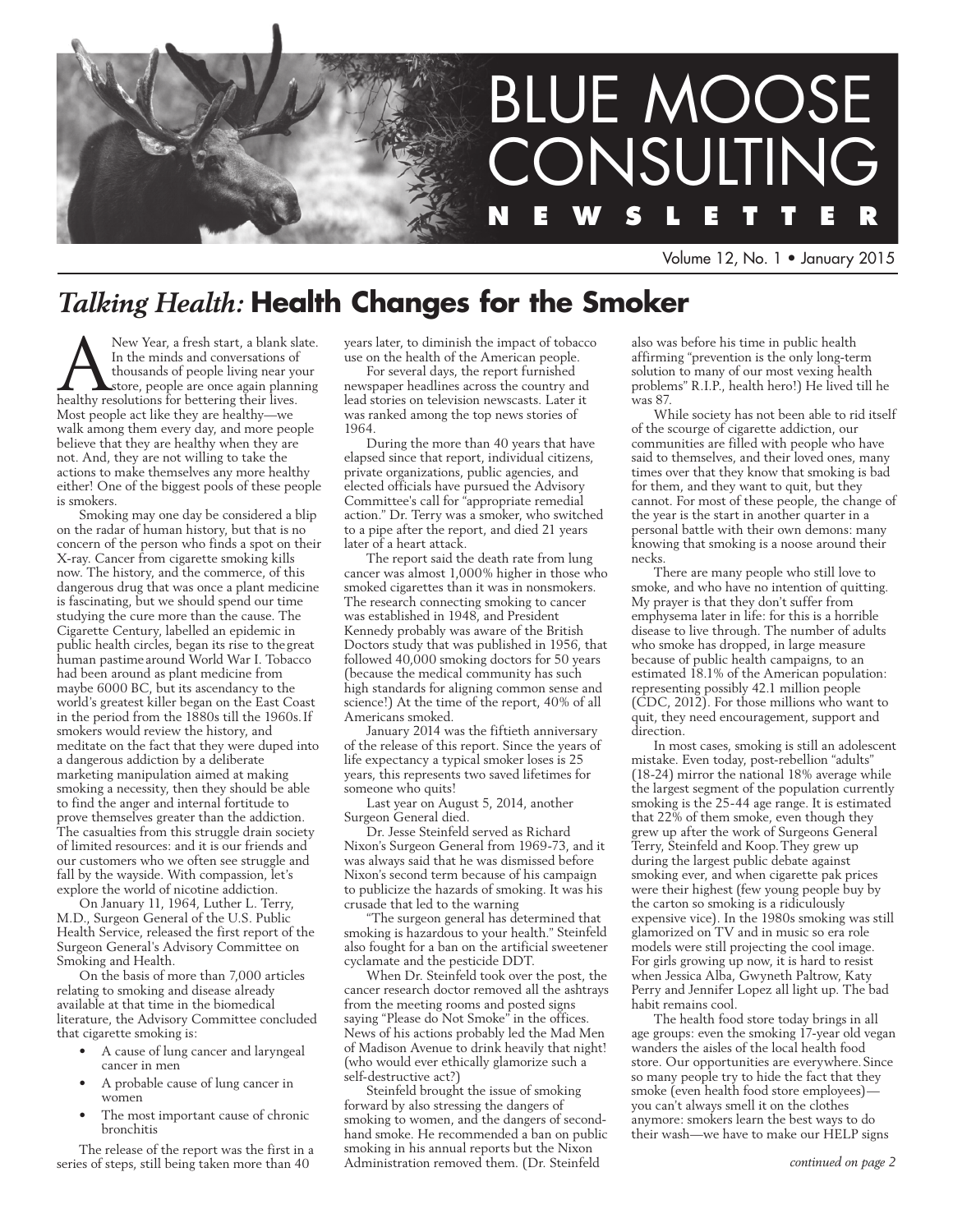### **Health Changes for the Smoker** *continued from page 1*

even bigger for them to see as they shop in our stores

Going outside in the cold winter is often an inconvenient and humiliating exercise now for those who smoke.For the record, I still have friends and family members who smoke like fiends, and I am here to help if they ever ask but I am not a vehement anti-smoking crusader. I do believe that the natural food store, though, has so much to offer the smoker, and yet I feel that I have never seen one store do the smoking cessation protocols well. We are teachers, and we have to guide the seeker to the solution. Hence, the act of bringing in new business in these cold winter's months by capitalizing on the Spirit of the New Year and the frigid weather to help the smoker to use natural methods to assist whatever healthy habits they employ to get smoke-free.

Create a "Smoker's Corner" (maybe near the back door), and have public health pamphlets, the addresses of local support groups, and—without too much "claim"—a list of the essentials that a smoker might want to purchase on the table. Since the worst day to smoke is a rainy day, light up a colorful sign that says: all items in Smoker's Corner are 10% OFF every rainy day: all day! That is what I would call community encouragement!

BMC operates in the agricultural tobacco gardens of Virginia and North Carolina, and I feel badly for those farmers who are losing a way of life. That said, they are not much different than the opium growers in Afghanistan: it is time to use that wonderful soil for some healthy crops to make the world better. I scream in anger when I hear the news reports of the latest tobacco charlatan trying to capitalize on the receding tobacco industry, as the headlines broadcast throughout 2014 that former Star Scientific Inc. CEO Jonnie Williams was attempting to influence then Virginia Governor Bob McDonnell to try to get support for his "nutritional supplement(!!)" Media ignorance on human nutrition galls me! "You, sir, offer no nutritional supplement!" The press has never been able to call modern tobacco for what it is.

Historians can shed light on the person probably most responsible for the industrialization of cigarettes: Durham, NC entrepreneur James Buck Duke, who commissioned the machine that changed production from 200 a day to 120,000 cigarettes a day (which at the time was 1/5 the estimated entire US consumption) in the 1880s. Obviously, a larger market had to be made! After what is about the equivalent of \$2 million of advertising in today's dollar, cigarette consumption quadrupled in 15 years, and then the phenomenon spread internationally.In 1901, 3.5 billion cigarettes were sold, compared to 6 billion cigars. Today, we have the esteemed Duke University from those endowments: but what is the kharmic return?

That said, there is probably a greater need for Smoker's Corners in the southern States (and West Virginia) and "the cities"—where smoking is still rudely considered hip—than almost anywhere else.Even if you believe your community is enlightened beyond cigarettes, or if you have never smoked tobacco in your life (like me), you have the obligation to make the

space and create a shelter for someone seeking the natural way to quit smoking.

**Herb Pharm**® and **Newton Homeopathics**™ have two of the most stellar products for this endeavor that are available today. The beautiful convenience of these two champion products—Herb Pharm's *Smoker's Assist*™ and Newton Homeopathics *Tobacco Withdrawal* – is that they are small 1 oz. bottles that work perfectly for the convenience and discretion that people attempting to quit might seek.

Smokers have always grappled with trying to draw attention to themselves—"hey, they are smoking and they are cool"—and not trying to draw attention to themselves—"I don't want them to see me smoking". It is such an interesting sociological quandary! For the natural foods retailer, creating attention is also a dilemma. How can I get these small bottles to be big enough to be noticed? This quarter, it is time to devote marketing focus to the multiheaded demons of quitting cigarettes, drug addiction and withdrawal (and make no bones about it, today's cigarettes are horribly addictive. Not enough study has been done, but there is research to suggest that nicotine is as addictive as heroin or cocaine: different, but as addictive!): and the necessary antidotes of detoxification. Like true wholistic medicine, these three need to go hand in hand for **recovery** 

Off shelf placement of these two, timeproven products. You have to show the commitment. Buy 24 of each, and put them front and center. Create a sign stating: 24 bottles: "will you be one of the next 24 people to join the movement?" Create a tracker that says: 19 have made the commitment: let's make you the 20th and create excitement for the countdown. Then re-stock!

Nicotine is an irritant. It stimulants in a negative way, and that nervous system shock is what kept the sentry awake and why cigarettes have always been fed to militaries. Ecigs will soon become government ration, as they create no smoke: maybe with a pillbag of pure powdered caffeine poppers. Nicotine and tobacco smoke are a jolt but also an irritant: to the lungs, the digestive system and the nervous system. So, to treat the symptoms and heal the body, we need to address all these physicallyaffected stress points. Smoker's my age need to understand that to recover good health and get to homeostasis, they will need to adapt a smart full body health-regeneration protocol.

The benefit of this commitment is that many systems will begin to heal concurrently, and accelerate the ease of quitting and the normalization of properly working body systems. No one knows what abnormalities daily smoking causes to the immune system or brain function, but we do know that the body adjusts to this smoky environment. In cessation programs, like peeling an onion, the withdrawal causes the body itself to go through many unstudiable changes as it pulls out from a twisted functionality that is above all, not healthy. Withdrawal is a complicated thing!

One bottle of one thing is not going do the best job for anyone. Smokers Corner will definitely have many cross-merchandized products, but it will get the smoker to wonder 'why" and what all those things do; as they wander home, lighting up, before they make the commitment to make the change.

My Smoker's Corner would have **Bluebonnet's** *Stress B Complex*.At 25 mg of the Bs per Vcap® , this is a three-bucket-a day replenishment for the B's and Vitamin C (500 mg per Vcap® ) that everyone knows are helpful for this situation. Smoking triggers stress hormones, so hourly support is needed for the smoker and for detox. A 3-a-day commitment is like a volley back against the cycles of smoking: it is a nutritional-flood counterbalance to the dirty tsunami rush of the puffed drugs.

Put a sign next to all the products equating the health purchase to the tobacco currency mindset that that afflicts the smoker. Therefore, state that one 1-month supply of these beneficial B's equals 2.5-3 paks of cigarettes. (that may equal two days). They will keenly appreciate the math comparisons, speaking their language to help them.

Smoking blocks B6 which your body needs for metabolizing proteins and converting carbs into energy. B6 is also needed for hormones, neurotransmitters and the production of enzymes.Smoking also damages collagen, which is one reason that you would need B5 (pantothenic acid), Vitamin C and whole leaf aloe vera.

Smoking robs Vitamin C from the body actually causing the body to excrete it faster than normal.One resource states that "Smokers have below-normal levels of Vitamin C—as much as 40 percent lower in pack-a-day smokers".. and.. "smoking uses up about 25 milligrams of vitamin C per cigarette." Add a big bottle of Bluebonnet's 180 ct Vitamin C 500, and they can do the math based upon the severity of their habit.**Oxylent**® packets are the health recovery drink of choice for the smoker, with each non-GMO, sugar-free packet delivering 1000 mg of Calcium Ascorbate, and a healthy effervescent wash of the B Vitamins.

Smoking scars the pathways of the circulatory system. Repair ideally would start with Bluebonnet's natural source Vitamin E, **Aloe Life's** *Whole Leaf Aloe Vera Concentrate*, and any of the superior Omega-3s from **Nordic Naturals**® . Here is an excellent opportunity to recommend the best choice, with Nordic's *Complete Omega™ Xtra*, which brings in that valuable GLA that is regularly suggested for the health of the smoker.

Two minerals are essential for the smoker and the quitting hero. This is an area where the micronutrient Selenium is considered a necessity, as it is depleted by smoking (smokers have lower selenium levels) and it is helpful in the body's ability to removetoxic heavy metals (with cigarettes, think cadmium). Selenium is recommended in protocols for prevention for both Lung Cancer, Prostate, Colon and Rectum Cancers. Proper selenium levels will allow this vital mineral to function on the detox actions of the body.

It is estimated that 25% of the U.S. Population is selenium deficient: smokers would definitely benefit from learning their selenium scores in doctor's visits and increasing selenium if deficient. Since selenium is so critical for proper thyroid function: this test would also be beneficial for those with hyperthyroidism or thyroid imbalance. The conversation around thyroid health, smoking and autoimmune diseases has certainly

*continued on page 6*

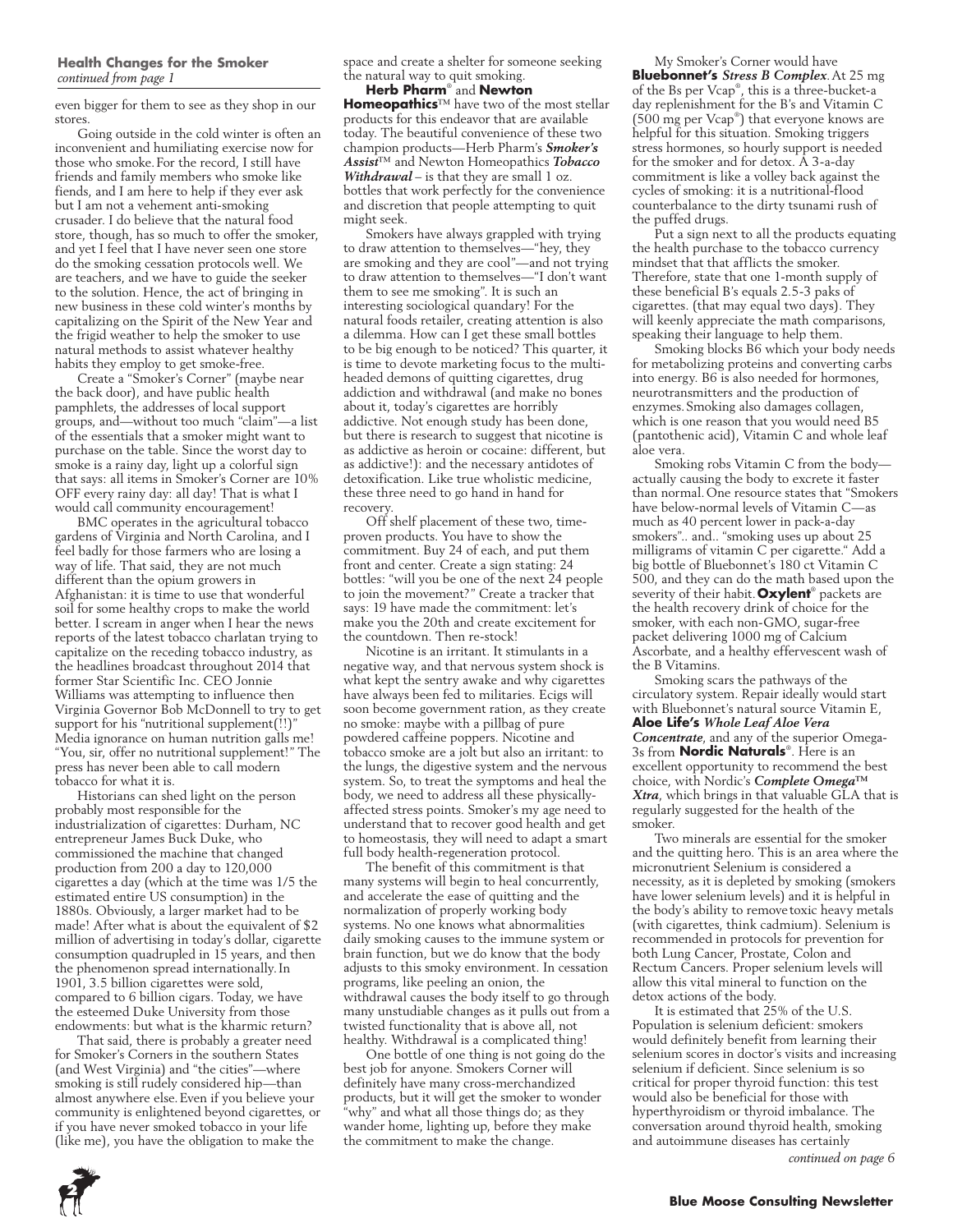

**Gastrointestinal Support • Cardiovascular Support**  *products to promote: 1 + 4 oz sizes* **Gastrointestinal Support** • Cinnamon liquid extract • Digestive Bitters liquid extract • GastroCalm™ • Ginger liquid extract • Inflamma Response™ • Intestinal Soother™ • Intestinal Soother™ • Intestinal Tract Defense™ • Turmeric liquid extracts • Turmeric extract softgels • Inflamma Response™ veg capsules **Cardiovascular Support**

• Blood Pressure Support • Guggul liquid extract • Cayenne Liquid extract • Hawthorn Blend liquid extract • Cholesterol Health™ • Heart Health™ • Garlic liquid extract • Vein Health™• Warming Circulation™

You can design your promo with a mix of products from both lists. You must mention or indicate Promo Code "Q115" to receive the discount. We request that you pass along savings to your customers. Savings pass along will be monitored

Parameters:\* buy-ins 1st day of Quarter to last day of Quarter. No Minimums *Level 1:* **25% OFF on 1-35 units**

*Level 2:* **30% OFF on 36+ units**

reorders: same discount structure **Digestive Bitters** - Angelica root<sup>A,\*</sup>, Hyssop leaf & flower^\*, Juniper berry^\*+ Cardamom seed<br>with pod^\*, Ginger thizome^\*, Gentian thizome & root<sup>A,\*</sup>, Anise seed<sup>,\*</sup>\* Cinnamon bark^\*,<br>Myrth tears+", Peppermint essent proprietary blend of Bupleurem (Bupleurum chinense) water-extracted root, Certified Organic Ginger<br>[Zingiber officinale) water-extracted rhizome, Reishi (Ganoderma lucidum) water-extracted mushroom.<br>All extracted without rhizome\*, Chamomile flower\*, Meadowsweet leaf & flower\*, Licorice root\*, St. John's Wort flower<br>
& bud+-. Intestinal Soother<sup>τ, M</sup>C Chamomile flower\*,- Fennel seed,\* Turmeric rhizome\*, Wild Yam<br>
chizome\*, Cinnamon bark\* Pe

Not represented by BMC in NJ ++steam-distilled essential oil Not represented by BMC in NJ, SC ++steam-distilled essential oil



### January Promotions: buy-in dates through 01.20.14 *First Pleasure of the New Year:* **Healthy Hair Re-Coloring 15% OFF\* the best-selling Henna Creams**

| Light Brown<br>Golden Blonde | Ash Bl<br>Chocc |
|------------------------------|-----------------|
| Copper                       | Red             |
| Light Blonde                 | Silver          |

2.31 fl. Oz. ALL COLORS<br>Ionde Mahogany Mahogany Dark Brown<br>Golden Brown Swedish Blonde late Golden-Brown Swedish<br>Burgundy Black **Burgundy** Fox Reddish Dark Blonde

### **15% OFF\* COLOR FIXATION**

*for all hair types: even color treated hair* • Restorative Mask • Single Application Conditioner • Leave-in Conditioner

• Restorative Hair Conditioner • Restorative Shampoo After coloring your hair with Surya Henna, keep it smooth & radiant + ensure vibrant color with the Color Fixation Line, which is also ideal for chemically-colored hair! The

Color Fixation line contains a powerful formula enriched with Rice Protein, Cupuacu Butter, Buriti Oil, + 15 Herbal + Natural Exotic Fruit Extracts from India and the Amazon Forest that nourish and repair hair. Ingredients that protect the hair + lock in color longer + revitalize shine. It restores the hair's natural beauty, invigorates the hair while taming volume, boosting resistance + resilience + making hair more manageable.

### **Ingredients to know:**

**Cupuacu Butter** - Cupuaçu (Theobroma grandiflorum) is a Amazonian basin tropical rainforest tree related to cacao. Its unique fragrance is compared to a combination of chocolate + pineapple, and the juice tastes like pear-banana. The pulp butter is creamier than Cocoa butter, loaded with phytonutrients, an more moisturizing than shea butter. **Buriti Oil** - (Mauritia flexuosa) is an oil from the fruit of the Moriche palm: think a Brazilian palm oil. A rich emollient for hair and skin, this orange-red oil is loaded with antioxidants including Vitamin E and beta carotene, and is used in indigenous suncare formulas. Restores moisture + rehydrates while strengthening hair. \*must agree to extend discount on to customers





*1st Quarter Promotional Support* **Ultimate Wellness: "Which Omega-3 is Right for You?" Promotional Product Displays:** order a 48-pc display mix + match, and receive **25% OFF** with each order

items must be purchased in units of 6 ea. from list below<br>i 60 ct + 120 ct **Omega Blood Sugar™** 60 ct<br>**er Oil™-Lemon** 8 oz **Omega Joint Xtra**™ 90 ct **Algae Omega** 60 ct + 120 ct **Omega Blood Sugar™ 60 ct of Omega Blood Sugar™ 60 ct<br>Arctic Cod Liver Oil™- Lemon 8 oz <b>Omega Joint Xtra**™ 90 ct Arctic-D Cod Liver Oil™- Orange 8 oz Omega JOL™ 60 ct<br>Arctic-D Cod Liver Oil™- Orange 8 oz Omega Vision™ 60 ct Arctic Cod Liver Oil™- Orange 8 oz **Omega Vision**™ 60 ct<br>**Arctic Cod Liver Oil™- Peach** 8 oz **Omega-3** 60 ct + 120 ct Arctic Cod Liver Oil™- Peach 8 oz Consegue 1360 ct + 120<br>Arctic Cod Liver Oil™- Strawberry 8 oz Comega-3 8 oz. liquid Arctic Cod Liver Oil™- Strawberry 8 oz Omega-3 8 oz. liquid<br>Arctic Cod Liver Oil™- Unflavored 8 oz Omega-3 in Fish Gelatin 60s<br>Arctic Cod Liver Oil™- 90 ct. softgels Omega-3D™ 60 ct + 120 ct Arctic Cod Liver Oil™- Unflavored  $8$  oz Arctic Cod Liver Oil™- 90 ct. softgels Omega-3D™ 60 ct + 120<br>Children's DHA™- 90 ct, 180 ct., 360 ct. softgels Omega-3D™ 8 oz. liquid Children's DHA™ - 90 ct, 180 ct., 360 ct. softgels Omega-3D™ 8 oz. liquid<br>Children's DHA™ - 8 oz.<br>Children's DHA™ - 8 oz. Children's DHA™ - 8 oz. Omega-3 Phospholipids™ 60s 60 + 120 cts Complete Omega<sup>™</sup> 60 ct + 120 ct softgels Complete Omega™ 8 oz. liquid Ultimate Omega® Complete Omega™ Xtra – 60 ct. Ultimate Omega® Complete Omega-D3™60 ct + 120 ct. softgels Complete Omega™ Junior 90 + 180 ct. Complete Omega D3- Junior™90 ct softgels **DHA softgels**  $90 + 180$  ct **DHA Xtra**<sup>TM</sup> 60 ct DHA Xtra™ 60 ct Ultimate Omega® D360 + 120 ct EPA softgels60 ct Ultimate Omega® D3 SPORT60 ct EPA Xtra™ 60 ct Ultimate Omega® D3 SPORT8 oz. Nordic CoQ10 Ubiquinol 60 ct<br>
Nordic Omega-3 Fishies™ 36 ct Nordic Omega Gummie:<br>
Nordic Omega Gummie:

8 oz liquid<br>**Fish Gelatin** 60s Junior 90s Minis 90s **Xtra** 60s Xtra 8 oz.. Nordic Omega-3 Fishies™ 36 ct Nordic Omega Gummies™ 60 ct **\* Retail Partners receive and extra 5% discount** ~~~~~~~~~~~~~~~~~~~~

**Promotional material available to highlight**

• Immunity • Heart • Fitness *Make sure you meet with your BMC Rep to set your 2015 Nordic Promo Calendar* ~~~~~~~~~~~~~~~~~~~~

Not represented by BMC in NJ, SC 2014 AWARDS Better Nutrition. Best of Supplements Award Winner **Omega Boost Tropical Mango** Now in two sizes!! *since 1995 Committed to Delivering The World's Safest, Most Effective Omega Oils™*

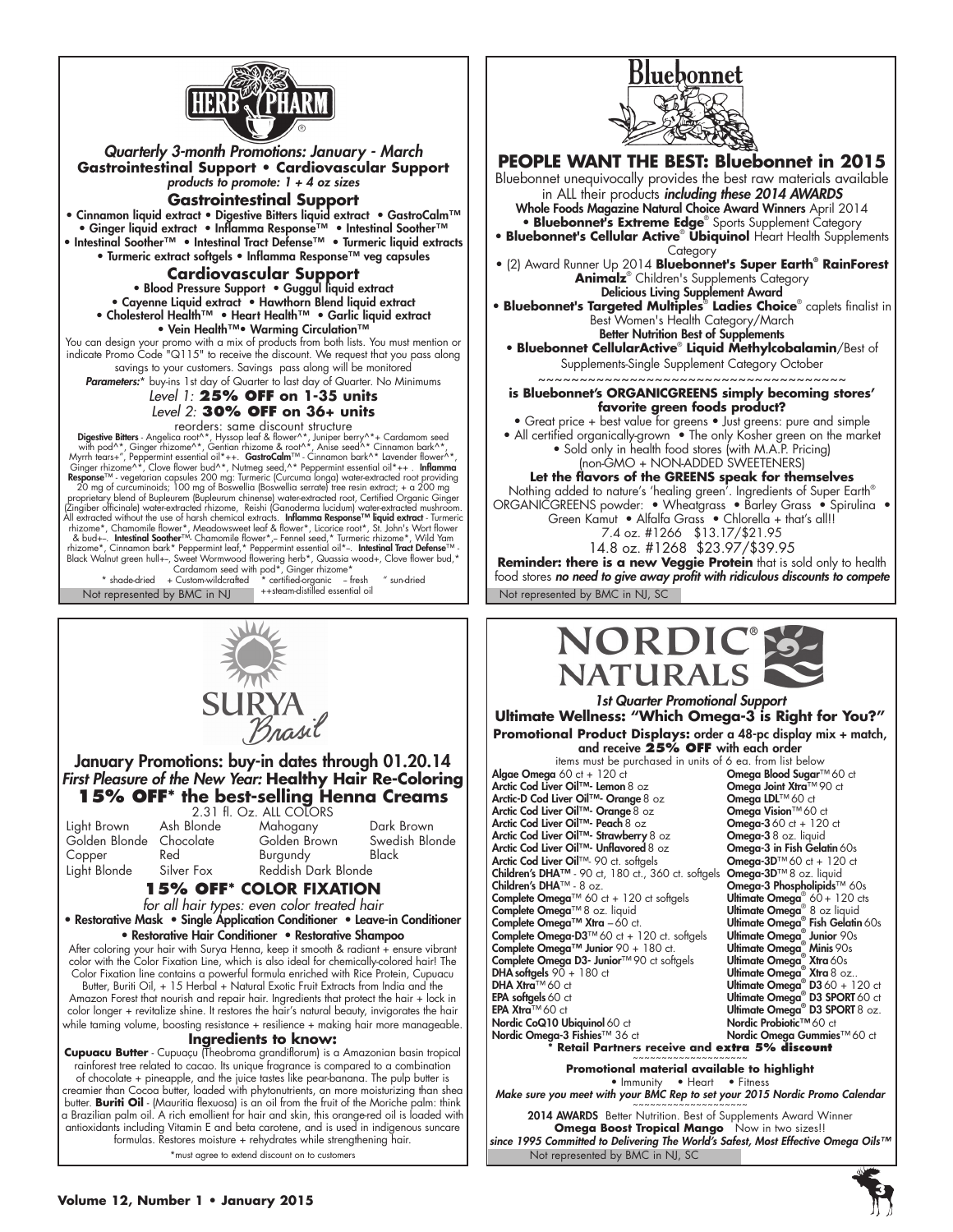

### **HAPPY HEALTHY NEW YEAR NEW PRODUCTS**

*What a great way to end the year 2015 health, here we come*

JUVO box single-serving packets for:

• Organic Raw Meal packets • Slim Raw Meal Berry packets

• Raw Green Protein packets now available for sale

Raw Meal Box (10 packets) \$23.99/\$39.99 JUVO Slim Fantastic Berry Box (10 Packets) \$23.99/\$39.99 Raw Green Protein Box (10 Packets) \$25.79/\$42.99

**~~ REMEMBER ~~**

new JUVO Organic Raw Meal Vanilla Chai canister now available too

**JUVO:** POWERHOUSE of Organic, Raw, Enzyme-rich Foods Natural Raw Meal Canister Natural Raw Meal Fantastic Berry SLIM Natural Raw Meal Green Apple Natural Raw Meal Vanilla Chai Raw Green Superfood Can Raw Green Protein Can Raw Green Grass Bottle Slim Raw Meal Can

NEW PACKETS: • Organic Raw Meal packets • Slim Raw Meal Berry packets • Raw Green Protein packets



**Health Education & Health Products & Aloe Vera** 

**January promotions:** begin the year with the healthiest protocols

**15% OFF 12 each mix & match^ 20% OFF 24 each mix & match^**

- DETOX Herbal Aloe Formula 16 oz
- DETOX Herbal Aloe Formula 32 oz
- STOMACH Herbal Aloe Formula 16 oz.
- STOMACH Herbal Aloe Formula 32 oz

and

Herbal Aloe Ear Drops 1 oz

### *The Herbal Formulas are Therapeutic! Herbal Tonic for Children & Adults: Laboratory tested for Quality & Potency; Satisfaction Guaranteed*

**DETOX FORMULA:** 11 healing herbs: Aloe Vera (Whole Leaf) Concentrate + a proprietary herbal extract blend: Milk Thistle seed, American Ginseng root, Pau D' Arco (inner bark), Burdock root, Red Clover tops, Sheep Sorrel leaf, Astragalus root,

Turkey Rhubarb root, Cats Claw, Chamomile Flower

**STOMACH FORMULA:** 11 healing herbs: Fresh Aloe Leaf & Flowering top extract, Chamomile Flower extract, Goldenseal root extract, Gentian rhizome + root extract, Ginger root extract, Meadowsweet leaf & flowering top extract, Wild Yam root extract, Fennel seed extract. Peppermint leaf extract, Clove Flower Buds extract, Cinnamon Bark extract.

*Whole Leaf Aloe Vera Juice Products*



### **January-February** 59 Days to Promote these best-sellers

- **15% OFF listed items**
- StressCare® 120 veg caps
- StressCare® 240 veg caps
- Ashwagandha 60 caplets: *Anti-Stress & Energy*
- Guggul 60 veg caps: *Cholesterol support* **SUPER DEALS 20% OFF**
- Garcinia 60 veg caps *Weight Control*

• Garcinia 120 veg caps *Weight Control* StressCare® : *your #1 recommended stress care herbal. For Energy, Adrenals, Stress, Fatigue & Frustration.* Clinically studied in a human

double-blind, placebo-controlled trial to support normal cortisol levels within 4 weeks. Supports key endocrine glands, such as the thyroid  $+$  the HPA-axis, the natural communication pathway between the brain + the adrenal glands. Supports normal blood pressure levels already within the normal range + returns the body to a state of calm equilibrium

~~~~~~~~~~ 2014 AWARDS Better Nutrition. Best of Natural

Beauty Award Winner **Neem & Pomegranate Toothpaste** 2014 AWARDS Better Nutrition. Best of Supplements Award Winner: USDA-Certified Organic **Bitter Melon caplets** "Glycemic Support" *Back in Stock:* **GlucoCare** 90s veg Caps





2 oz. Glass bottle or 2 oz. plastic squirt bottle *Because the Day begins the Night Before* massage into your temples, neck, jaws, restless crampy legs. Wake up tomorrow

Incorporated, a Wisconsin-based organization dedicated to building a sanctuary for monkeys retired from research facilities, the exotic pet trade, + the entertainment industry. Primates Incorporated aims to provide retired monkeys recover & live in peace. To help fund the sanctuary, Primates Incorporated runs a monthly online auction of vegan and ethical items. Wellinhand has donates their vegan +cruelty-free

skin care products to support the sanctuary.



The products with the most AWARDS in the BMC repertoire

THE MOST AWARDED PROBIOTIC in the natural food channel

### **Utilize Dr. Ohhira's Probiotics in 2015 for OPTIMAL HEALTH** *for smart gut health*

*2014 AWARDS Better Nutrition Best of Supplements Award Winner*

### **Dr. Ohhira's Probiotics Original Formula**

*Join the Chia Revolution™ Good for You, Good for the Planet™ www.ChiaOmega.com Dr. Ohhira's Probiotics®*

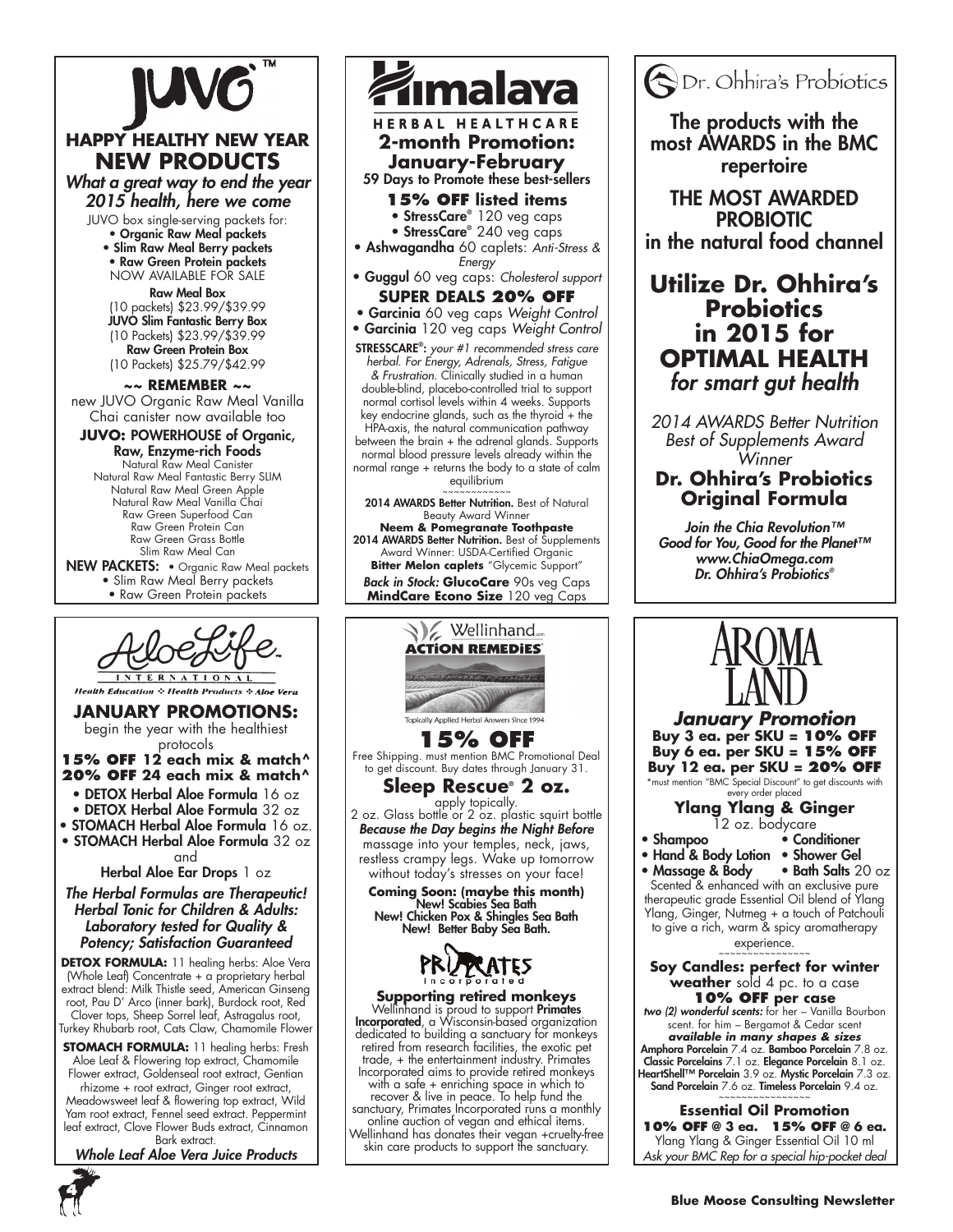# bodyceuticals

organic bodycare

### **Kicking off 2015 with FANTASTIC NEW YEARS DEALS!**

**• Organic Calendula Oil**  7.25 oz

**25% OFF (current stock):** ^\*^\* Must use code "JAN15"

**• Body Cocktails all scents**  \* Almond \* Coconut \* Key Lime \* Pink Grapefruit \* Vanilla **\$5 each (current stock)** ^\*^\* Must use code 'JAN15' Must Use Codes at time of ordering to

receive special BMC newsletter pricing ~~~~~~~~~~~

**EXCEPTIONAL:**  Bodyceuticals is both an Organic PRODUCER (grower) + Organic PROCESSOR (manufacturer) These designations are different! Bodyceuticals has always been an organic grower, but now they have both designations (including USDAcertification).

*SUPPORT EXCEPTIONAL BODYCARE www.calendulaskincare.com*

### immune **HEALTH BASICS**

CLINICALLY PROVEN IMMUNE SUPPORT

*JUST IN TIME for the season we are clearly in:* Immune Season Support

### Wellmune WGP® line drive **6 each per SKU 10% 9 each per SKU 15% 12 each per SKU 20%**

Unique immunodulating compounds that prime the innate immune system to protect the body. **Wellmune WGP® – many dosages** 

**for every need** • 75 mg 30 ct • 125 mg 60 ct • 250 mg 30 ct • 250 mg 60 ct • 500 mg 60 ct • **Skin Renewal Cream** 2 oz *& a product perfect for the little ones….*  Children's Chewable 25 mg 60 ct

**The immune system is the last thing to be strengthened in the body: think Immune Health Basics daily!** 

**Your store needs to catch up with the research:**

• MAR 2013 "Best Immunity" Dietary Supplement Product by *Delicious Living* Magazine

• April 2011: cover story in the journal *Nature* features Biothera's beta glucans + new discoveries about how these unique immunodulating compounds prime the innate immune system to protect the body.



The best lip balm for the world

**New Year, Healthy Lips 15% OFF invoice** • Classic SPF line • Face Stick SPF line • Premium line • Medicinal line **ALL THESE 21 ITEMS CAN BE MADE SALE ITEMS IN JANUARY** SPF - Sun Protection Factor: • Berry SPF 15 • Mint SPF 15 • Sport SPF 30 • (3) Classic SPF w/Eco Clip Lip Balms: 30 ct Mint  $15$ , + Berry  $15 +$  Sport 30 • (3) Classic SPF convertible 36 ct Lip Balms: Mint 15, + Berry 15 + Sport 30 • (3) Classic SPF REACH IN 48 ct Lip Balms: Mint  $15$ , + Berry  $15$  + Sport 30 Classic SPF ASSORTED convertible display, 36 ct Classic SPF ASSORTED reach in display, 48 ct Classic SPF ASSORTED w/Eco Clip reach in

display, 30 ct Face Stick SPF 30 reach in display, 18 ct

• (3) Premium line 36 ct convertible displays: Gold,+ Bee Free, + Hemp Lip Balms

Premium ASSORTED convertible display, 36 ct Medicinal Lip Balm convertible display, 36 ct *Yoga Journal* 'Back to Natural Beauty Awards' **Eco Lips Tinted Lip Balms** "Best Natural Tinted Lip Balm"

# **MushroomScience**

### *January Promotion* **Cordyceps-Cs-4 GET ENERGIZED + STAY ENERGIZED**

90 vegetarian capsules. 400 mg each 1 capsule Cordyceps sinensis mycelium hot water extract 24% polysaccharides, 25% adenosine

**4 ea. = 10% 8 ea. = 15%**

### **12 ea. = 20%**

*must mention "BMC January Promotion" when placing order*

Mushroom Science® Cordyceps Cs-4 contains the active compounds that make the Cordyceps mushroom unique, because they use the Cs-4 strain. It took years of research and the analysis of 100's of strains of Cordyceps mycelium to find one that contained the same actives as the fruit body: the adenosine + other nucleosides.

Best Value + Best Results

Cordyceps Cs-4 extract may be the most versatile of all medicinal mushrooms. Hot-water/ alcohol extracts provide the immune health benefits normally associated with the medicinal mushrooms, but also provide a host of other important health benefits including balancing the HPA axis + improving energy, stamina + endurance.\*

\* these statements have not been reviewed by the FDA *Setting the standard for quality in medicinal mushrooms since 1994!*



canister 6.3 oz. net wt. [vita203] ^ discount normally applied to 48 pc order. \* free shipping @ \$200

\* must identify order as Promo order to get discounts \* Promo agreement set up 4 weeks beforehand

*DRINKOXYLENTBREATHELIFE™*

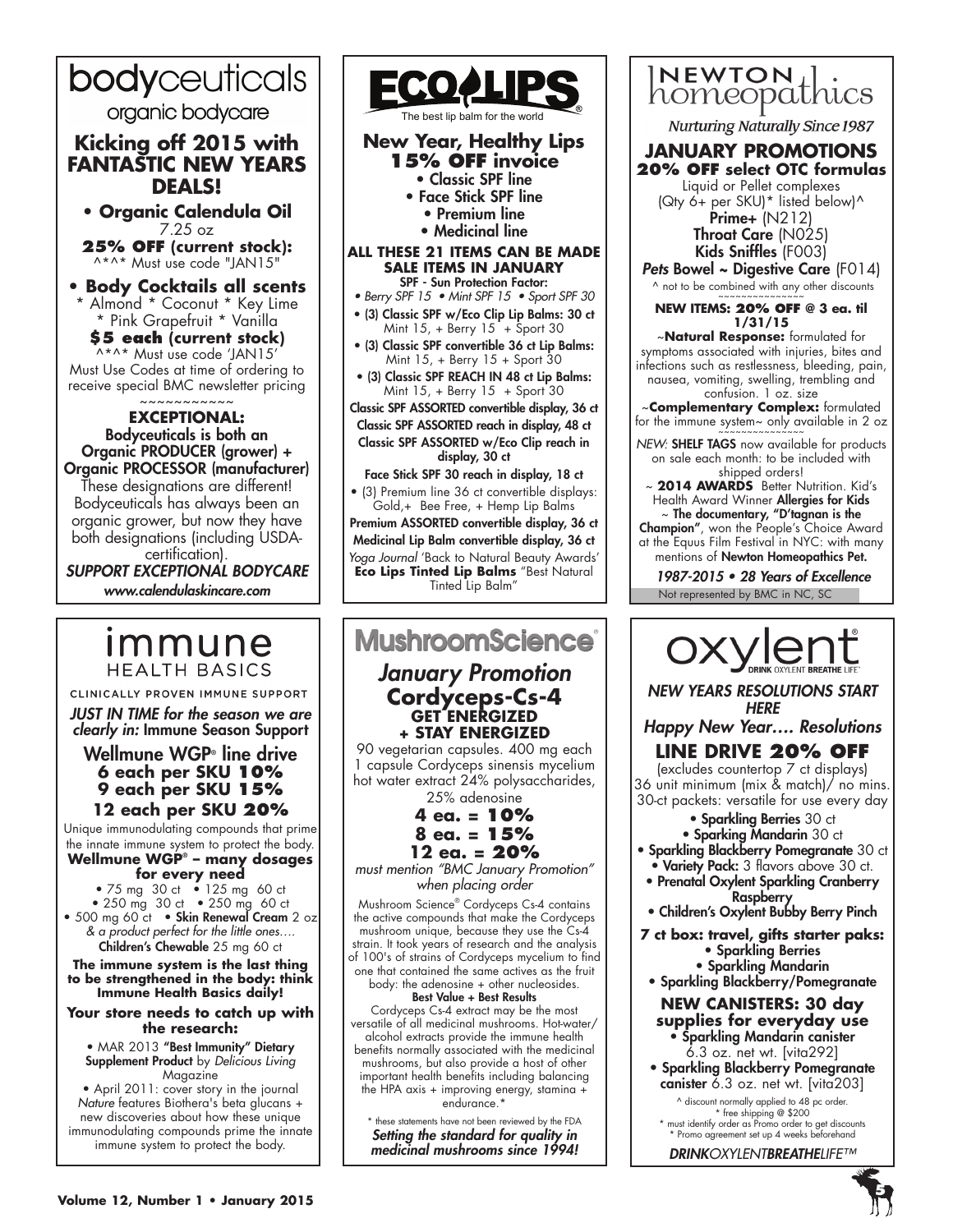### **Health Changes for the Smoker** *continued from page 2*

percolated to a high pitch in the last decade! Higher dosages will often be recommended, especially to reach proper serum levels of this vital cofactor in making the antioxidant enzyme glutathione peroxidase. Bluebonnet's *Vitamin E with Selenium* (60 softgels) would equal the cost per month of less than 2 paks of smokes a month.

Magnesium is the other mineral that could be depleted by smoking. The irritations of smoking and the nicotine cause a metabolic acceleration which causes the need for more enzymes, and magnesium—as well as the trace elements selenium—is utilized in these processes. Smoking leads to a magnesium deficiency. Added magnesium may also counter the lethargy that occurs when one stops this false-energy nicotine drug.

When you are trying to convince a smoker that they should trade those highly-taxed, overpriced chemical-tobacco bullets for nutritional supplements, you want them to effect the greatest amount of benefit in the most cost/value effective way possible. Smokers may balk about spending money on health. Amazing structural and metabolic benefits can be attained with just one multimineral caplet of Bluebonnet's high potency *Albion® TRAACS*® mineral complex daily. So, do the math and explain that a twomonth (60 caps) bottle equals 2-paks monthly: buy the larger size and beneficial and essential elemental nutrition, which smokers need, at a cost lower than a pak a month! Oxylent® features *Albion® Magnesium* too! You are the

## BLUE PLANET EYEWEAR **Blue Planet Eyewear**  designs and crafts sustainable eyewear while implementing a model of for giving back to those in need through our **"Buy a Pair = Give a Pair"**  global project **JOIN US IN 2015** New-style catalogues for your viewing soon

WELL-MADE, GOOD THINGS SELL *www.BluePlanetEyewear.com*

**6**

educator; you are needed to bridge the gap between uninformed lifestyle choices and a good awareness of a healthier way of living,

Herbal allies and homeopathy are gonna do the most for the body when a smoker decides to fight the demons that arise every time the powerful cravings speak.

First, I will mention the homeopathic options: why homeopathy? Smoking is an example of a bad decision that leads to an addiction that adversely effects every part of the body. No mistake about it: smoking damages the circulatory system, cell function, digestive health, nerve performance, immune health; and every organ—especially the heart and the eyes. Only homeopathy provides that total system response that will support entirely. That gentle, drop-into-the-placidwater-vibrational-signaling that a well-made homeopathic formula or prescription brings can do much for both symptom relief and to mollify the clamorous cravings. As importantly, homeopathy blends well with every concurrent therapy and the dosing capabilities of homeopathy allow for fast action without overdosing: even the placebo effect of taking something every 15 minutes when needed is a methodology that psychologically helps for the moment's needs. The urge to smoke occurs on average for a serious smoker 20 times a day: that is a lot of Tobacco Withdrawal, until the symptoms begin to subside.

We can't promise the moon with homeopathy, but when a formula works, it is very supportive and very obvious. **Newton Homeopathic's** OTC formulas are the best



value for the needed dosing. Newton's standard dosage is 3 to 6 drops or pellets. The quality is unparalleled; the Luc Chaltin formulas are the best in the world; and the decades-long consumer satisfaction makes this the one thing that every smoker should have closer to their reach than their cellphone



when they are trying to quit or cut-back on smoking.

The published description reads: "formulated for symptoms associated with tobacco use such as anxiety, cravings, irritability, respiratory conditions and stress caused by abstinence" First, remember Dr. Luc's admission that the liver governs healing and know that this formula helps with liver and detox support. Note that it assists the physical addiction and the psychological habit. While individual nutritional deficiencies must be met, this is truly whole body medicine.

To cater to consumer preference, carry both the liquid and the pellets.Another wonderful tool to assist the smoker is the unique *EssentialLife Remedy Water*® manufactured and distributed by Newton. People love systems, and here is a way to have your homeopathy in a drinking bottle labelled "Nobacco" that you can drink when need arises throughout the day. During the quitting-crisis, this ever-present, reusable bottle, will bring a different relief than just the more affordable Newton *Tobacco Withdrawal* products themselves: though for some people, they will choose to use all three! Fill the bottle with water, secure and twist the PowerCap® which releases the pellets into the water where they gradually dissolve and provide a way to (finally) get an effective water-dosed homeopathy without unwanted plastic leaching. *Nobacco Remedy Water*® : think the positive-imagery, homeopathic emoto-water of craving reduction. For the purchase: well worth the investment! Dr. Luc formulas work.

There are hours of study in this exquisite formula from Newton Homeopathics: Active Ingredients: Arsenicum album 15x, Benzoicum acidum 15x, Berberis vulgaris 15x, Bryonia 15x, Caladium seguinum 15x, Cantharis 15x, Ceanothus americanus 15x, Chelidonium majus 15x, Chionanthus virginica 15x, Cinchona officinalis 15x, Daphne indica 15x, Ignatia amara 15x, Iris versicolor 15x, Lycopodium clavatum 15x, Nicotinum 15x, Nux vomica 15x, Rhus toxicodendron 15x, Scutellaria lateriflora 15x, Tabacum 15x, Echinacea 3x, Taraxacum officinale 3x, Valeriana officinalis 3x. A formula like this takes quite a bit of effort to make, and is consciously made with organic and wildcrafted herbs, presented homeopathically. A quick study can be found at www.newtonlabs.net/ Tobacco-Withdrawal/productinfo/N030/, and remember that Newton does not sell to etailers so that they can keep the prices constant.

The *Materia Medica* discusses many homeopathics for the profile of a tobacco smoker. Shortness of breath and coughs excited by smoking (Arsenicum):nervous, and craves tobacco (Caladium segiunum); tobacco habit;

*continued on page 7*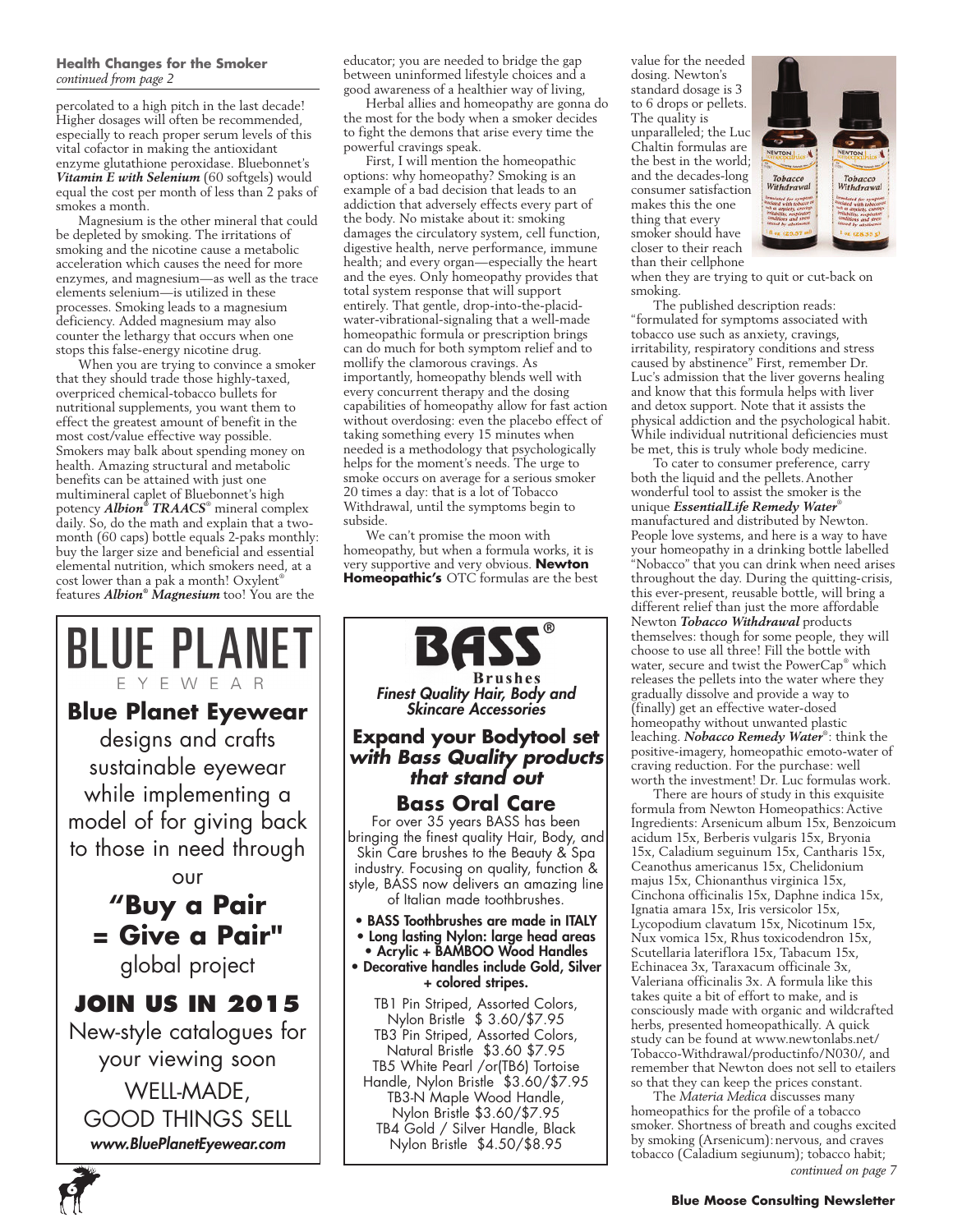### **Health Changes for the Smoker** *continued from page 6*

irritable, sensitive and very touchy (Cinchona); craving for tobacco (Daphne indica:); and the expected homeopathics, Nicotinum, Nux vomica and Rhus tox.

Adults, take 6 drops or pellets orally 1-4x daily (or as directed by healthcare professional: sensitive people begin with 1 drop/pellet, gradually increasing to full dose). Powerful medicine that travels well.

A final suggestion for homeopathic help for the smoker. Have you ever learned about the health rejuvenating program from Newton that is available with the "*Jump Start Your*  Health Kit?" This may not only be the best New Year's Resolution suggestion, but it is a best way to add complete body renewal along with the Tobacco Withdrawal homeopathic OTC. One product that can restore homeostasis and order: a beginning to start anew.

Herb Pharm's *Smoker's Assist*™ may be the more well-known formula, even with its name change. This well-made herbal formula may indeed be more complex in its action than most people will understand on first viewing. It has been a store favorite for decades. Herbal Ed used the skill that make his formulas trusted internationally when he originally created this formula as *Avena-Licorice Compound*. The formula recently was improved, when the Lobelia was changed from a dried herb to a fresh herb. Herb Pharm® science, agronomy and quality never rests!

Herbalism is the study of human's understanding of the plants that share the planet with us. The Native Americans used lobelia and tobacco medicinally long before the white sailed boats appeared on the horizon; and Sir Walter Raleigh became the Bill Gates of his generation, which marveled at the medicines of the natural world. Tobacco took Europe by storm, first as a pleasure and medicine to the aristocrats, and then as a new sale commodity for the bourgeoisie class. Funny that today, the largest segment of smokers are those too poor to pay the price and the less-educated (of an estimated 1.22 billion smokers, 1 billion live in developing/ transitional economies where smoking is still  $status$   $q110$ 

Tobacco and Lobelia: big medicine for the Eastern Indians, and something that was ritualized throughout the temperate Americas. Not for profit; for health! Tobacco's original actions are lost to us today but we do know that unprocessed tobacco was once used to heal the lungs. When the plant was sent to Europe, it was labelled a New World panacea, a cure all. It was labelled a remedy for all diseases and all ills. Then commerce (and should we acknowledge greed) coopted the plant's function and created tobacco's strange avatar, the cig. Today's cigarette has 600 chemical additives: it is akin to freebasing nicotine. Tobacco is not the problem the chemicals are!

Lobelia, like nicotine was initially observed to soothe the nervous system, to relax the body, and was what we now know as an adrenal tonic. Dr. Christopher termed lobelia a relaxant second only to blueberry tea. "Indian tobacco" never made it to industrialized agriculture like tobacco, and its medicine is still strong today: it is used in formulas to quit smoking.

Licorice is one of the superlative medicines of TCM, and it is one of the recognized adaptogens. Licorice's versatility is well-suited for the smoker's profile. The demulcent and expectorant actions are as valuable as the effectiveness enhancing adrenal function, and general immune function. Following the prescribed method of how to use licorice from TCM, it is a powerplayer that gains strength when balanced with other herbs. Licorice provides the recovery, but its strength is in its harmony with the three other herbs.

Smoking puts tremendous stress on the adrenal glands; and the hourly chemicalnicotine shock from tobacco products wears the nervous system: so the 1-2 punch of Oats + Licorice, a good herbalist's most favorite restorative allies, are simple yet brilliant.The compound's directions fit the formula: Add one full squeeze of the dropper bulb to 2 oz. of water or juice, 2-5x times per day. Best taken between meals.

Milky oat seed is one of the most recognized revitalizers in the plant world. Properly harvested, there may be no better plant food for a worn or shattered nervous system. Oat seed is good for sexual energy depletion, nervous system repair and for drug withdrawal. Lobelia-oat seed provide promise for any smoker wishing to quit and then get healthy again.

Lobelia is a gem of the herb world, and one can only admire the intelligence of the Eastern tribes' herbalists for their keen understanding of this plant's intelligence. What can be learned from these practical names: Puke weed, Vomit weed, Asthma weed? Our weed is/was their medicine, and they were indeed the wiser. One use of the herb was as a purge, as the indigenous understood the benefit of deliberate though occasional cleansing: we have lost the action and purpose of their medicine. There are an estimated 400 species of *Lobelia inflata* on the East Coast, named after the 17th century Belgian botanist, Matthias de L'Obel, who later became King James I botanist: lobelia was a New World plant medicine in Europe since the 1600s.

The famous early 19th Century American herbalist Samuel Thomson used lobelia extensively, and called it an intelligent herb saying that it worked with the body to make it better. As with many plants in the world medicine dispensary, this powerful herb's actions can be wisely harnessed, but the plant must be used with respect. (this is why we must always listen closely to the wisdom of good herbalists).Thomson noted that in small dosages, this plant relieved nausea but in large dosages, it caused it (this is why an herbal formula designed to capture lobelia's effectiveness is better than the single herb lobelia alone used by the novice).

Modern pharmacognosy has been aware of lobelia's power since the birth of the modern pharmacist. The powerful alkaloid Lobeline relaxes muscles and is an emetic, and has a chemical structure and physiological effect similar to nicotine. It has been noted in the medical literature to mask the withdrawal effect, and is non-addictive.

There are 14 known alkaloids in Lobelia, and a danger would occur only if a person took pounds of the plant: and a person would toss the plant in vomit before that could occur! In the 1980's though, the FDA threatened to ban Lobelia because of concerns for the alkaloid lobeline: my advice is to stay out of any

discussion in that hornet's nest. These facts are taboo in the retailer's dialogue, and it is best to not even discuss what the herbalist knows about the properly made plant extract: that correctly-dosed lobelia is cleansing and restorative to the lungs,: is good for spastic bowels when catnip and fennel aren't strong enough: dilates the bronchial and relaxes muscle spasms in the lungs: and promotes lymphatic drainage.

Health food stores should stick within safe, legal commerce and let the product name speak for itself, letting the shopper do their own homework for herb knowledge enrichment here. Herb Pharm® lobelia is now a fresh harvest extract of the herb and the seed.

Smoking may seem to some to relieve stress, but it actually causes stress. All the herbal adaptogens are basic support for any withdrawal program, and they are considered essential for anyrejuvenation therapies. *StressCare*® by **Himalaya Herbal HealthCare**® , and *LiverCare*® should be added with confidence to that Smoker's Corner, as there are few products with their

studied benefit and safety records. Finally, but not lastly, antioxidants. "The majority of smokers' ailments are the result of free radicals. In fact, each puff on a cigarette generates millions of free radicals."The antioxidant: for me to assist cessation and recovery: SOD level are down in smokers (and it is the primary cellular antioxidant); and glutathione's numbers jump up in smokers (signaling a need for more SOD, and that cellular detox response is maxxed out), Bluebonnet's *Superfruit Cantaloupe* provides guaranteed levels of GliSODin® S.O.D. and this should center the table along with their new Super Earth® whole food based *Antioxidant Formula* caplets. Finally, CoQ10 level are down in all smokers: and while this is not a surprise, they should be informed of the correlation between heart health, smoking and the need for ramped up levels of CoQ10 or Ubiquinol daily.

Your Smoker's Corner is filled with health delights. Create the buzz. Maybe if there is a smoker on the staff, they might volunteer to be the most knowledgeable person in store on the tools available for a healthy helping hand. Maybe they can soon teach from experience.

In 2008, the World Health Organization (WHO) named tobacco the world's single greatest cause of preventable death. The poor tobacco plant was abused by ill human intention. There are more than 70 species of tobacco, with *Nicotiana tabacum* being the chief commercial crop and *N. rustica* the most potent species. It is in the same family as the potato, pepper and the more dangerous nightshades.

The facts on the modern unregulated, proprietary untested chemical drug we call cigarettes (cigars, chewing tobacco) are undeniable. Lung cancer causes more deaths than breast and prostate cancer combined, with about 13 million people currently suffering from COPD. Tobacco can be implicated in1/3 of all cancer deaths, 1/4 of all fatal heart attacks. 40% of smokers die before retirement age. Cigarettes killed about 100 million people in the 20th Century.

"U.S. surgeon Alton Ochsner recalled that when he was a medical student in 1919 his class was summoned to observe an autopsy of a *continued on page 8*